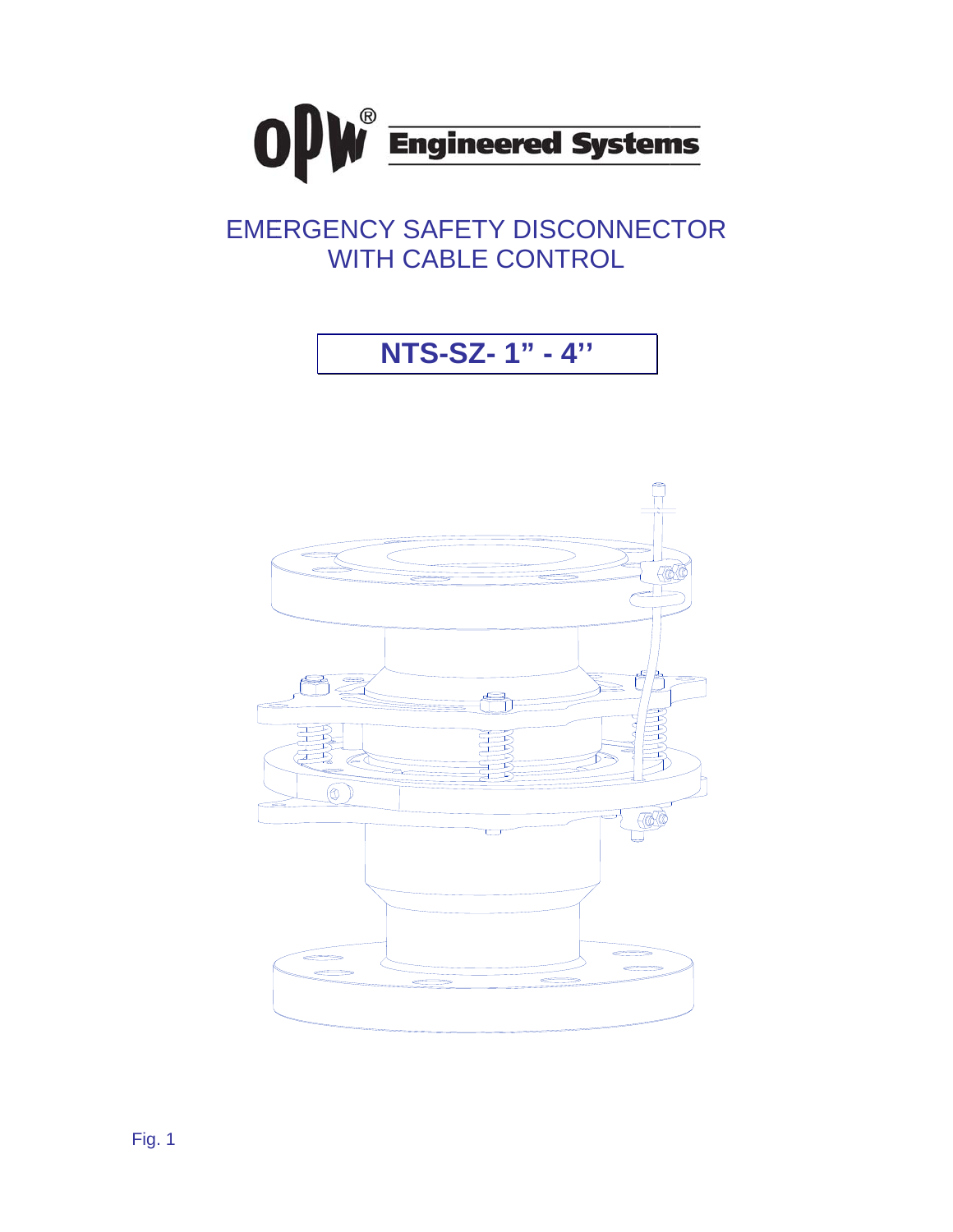# Content:

# Page

| 1.0 |                                                            |  |
|-----|------------------------------------------------------------|--|
| 1.1 |                                                            |  |
| 1.2 |                                                            |  |
| 1.3 |                                                            |  |
| 1.4 |                                                            |  |
| 1.5 |                                                            |  |
|     |                                                            |  |
| 2.0 |                                                            |  |
| 2.1 |                                                            |  |
| 2.2 |                                                            |  |
| 2.3 |                                                            |  |
| 2.4 |                                                            |  |
|     |                                                            |  |
| 3.0 | <b>TESTING AND MAINTENANCE RECOMMENDATIONS - NTS-SZ - </b> |  |
| 3.1 |                                                            |  |
| 3.3 |                                                            |  |
| 3.4 |                                                            |  |
| 3.5 |                                                            |  |
| 3.6 |                                                            |  |
| 3.7 |                                                            |  |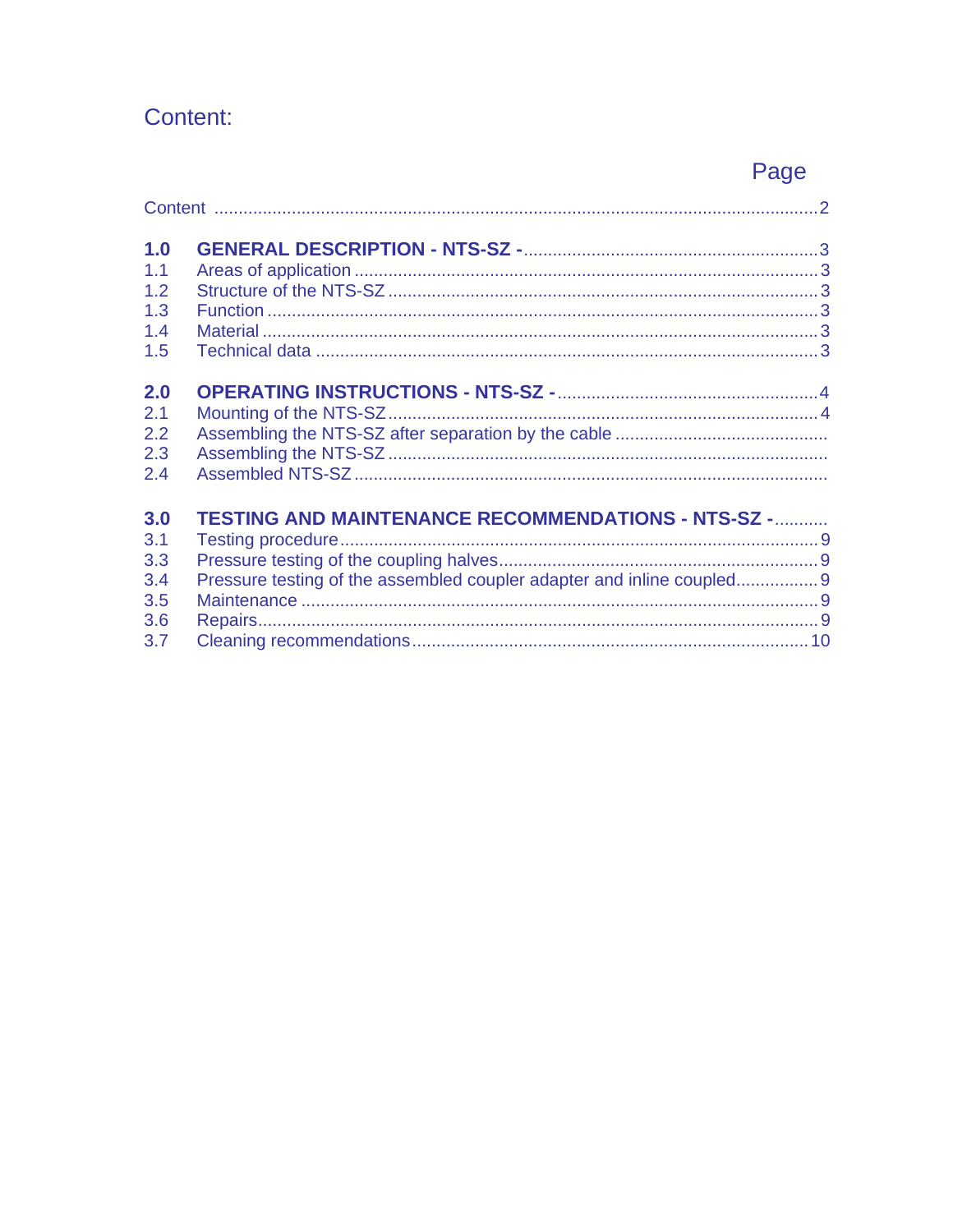## **1.0 GENERAL DESCRIPTION - NTS-SZ -**

### **1.1 Areas of application**

The emergency safety disconnect with cable control (short NTS-SZ) is used to separate pipelines and flexible hose-lines conveying liquid and gaseous media. The NTS-SZ is suitable for integration into loading-arms. Possible applications include the unintentional movement of a tank-truck, rail-tank-car or the drift of a ship or barge during the loading or discharge process.

### **1.2 Structure of the NTS-SZ**

Two non-return valves prevent product loss in the case of emergency separation. The halves of the case are held together with segments by a slide ring. Separation occurs by a lever (disc) using a cable with passive or remote (active) disengagement.

## **1.3 Function**

If the pipe system is overloaded with tension, the cable moves the slide ring which results in a release of the holding segments and the two coupling halves separate. Both coupling ends are protected by spring-loaded, self-closing valves.

### **1.4 Material**

Depending on the area of use and the chemical, media the following combinations are possible:

Housing& Internals: Stainless steel 316, Seals PFE/PTFE/FPM (Viton)

For other materials/seals please contact OPW

### **1.5 Technical Data:**

Sizes: DN25 (1") - DN300 (12")

| Pressure rating: | 40bar / 580psi | DN 25 (1") - DN 80 (3") |
|------------------|----------------|-------------------------|
|                  | 25bar / 362psi | DN 25 (1") - DN100 (4") |
|                  | 16bar / 232psi | DN <sub>100</sub> (4")  |

Connections: 1"- 4" female threaded, flanges from DN25 (1") – DN100 (4")

For other connections please contact OPW

Approvals: TUV, CE Certification, ABZ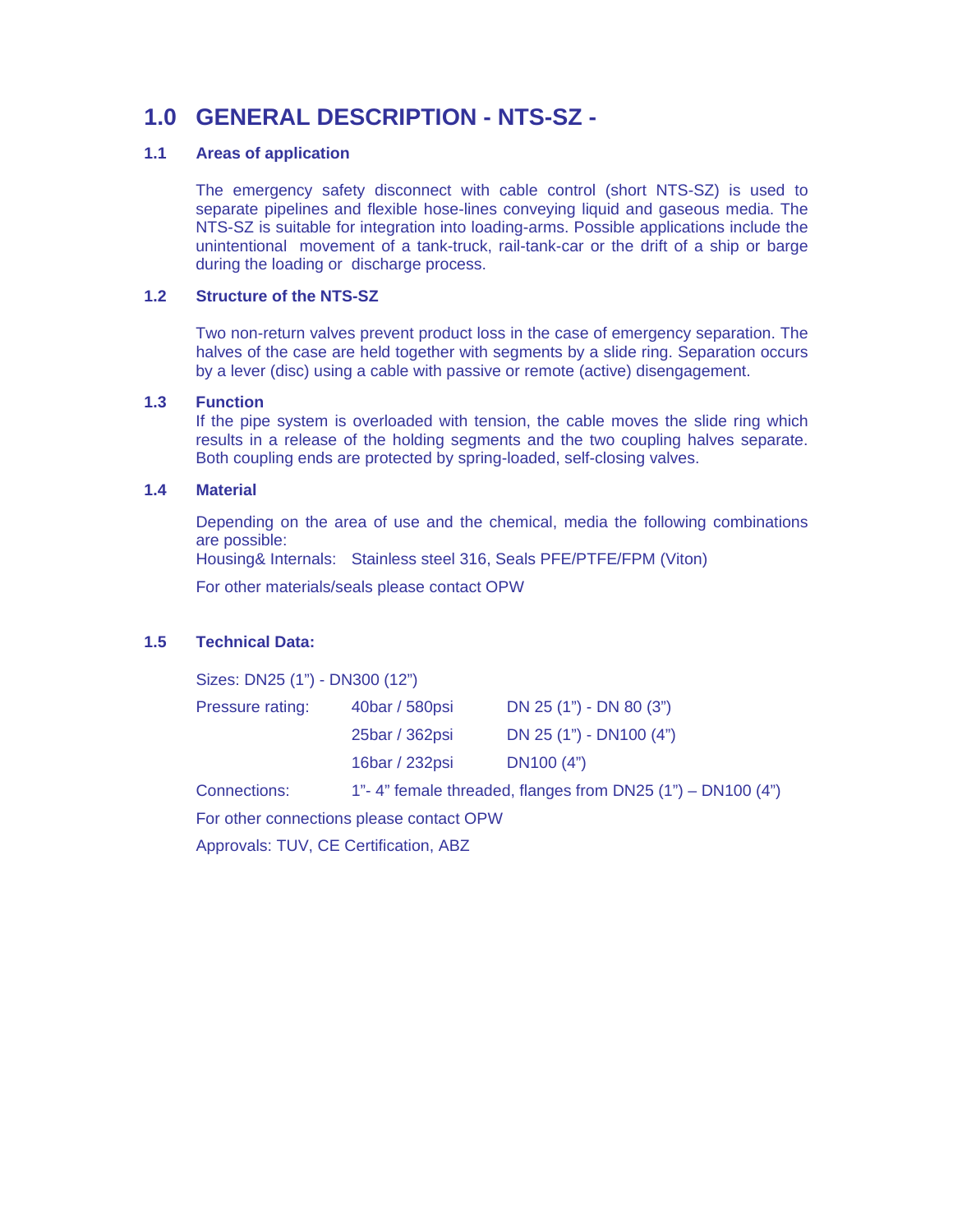## **2.0 OPERATING INSTRUCTIONS - NTS-SZ -**

## **2.1 Mounting of the NTS-SZ**

1. In order to guarantee a safe separation, the NTS should be fitted so that when separation occurs, both halves of the NTS-SZ can separate completely from each other. This ensures that both valves will close fully. Following minimum space between the Inline (Fig.2)and the Adapter (Fig.3) is necessary to ensure a secure separation :

Model sizes from DN25 (1") - DN100 (4") at least 100mm (4 inches)

Fig. 2 Inline



Fig. 3 Adapter

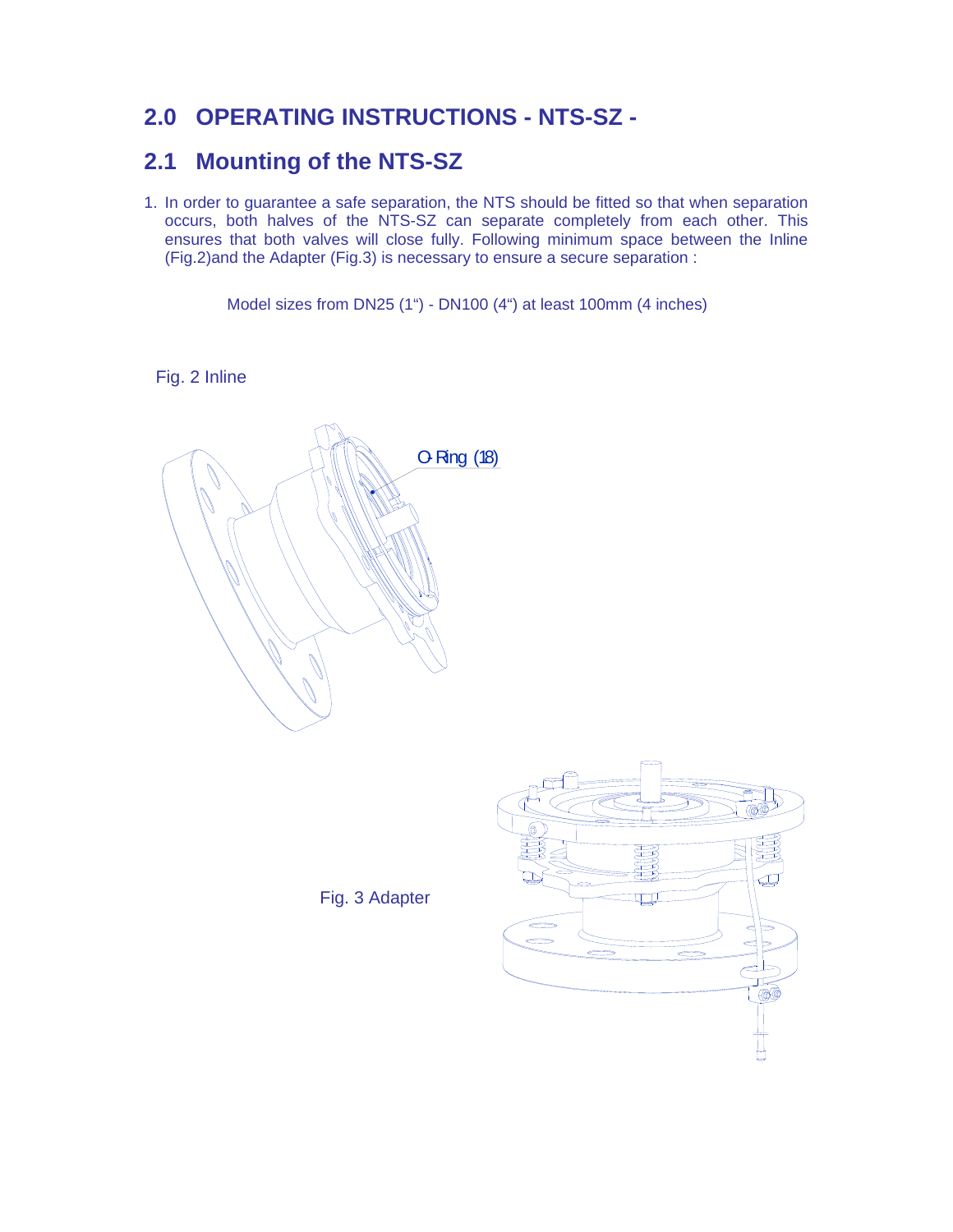- 2. Units with flanged end connections are best mounted when fully assembled. Units with threaded ends are best mounted separated to avoid damaging unit during assembly.
- A) in connection with a hose line:

 The Adapter (Fig.3) should always be on the hose side and The Inline (Fig.2) on the opposite side either connected to a dry break coupler or to a stationary tank.

- b) Connection to a loading arm: The Adapter (Fig.3) is attached to the end of the loading arm (on the loading arm itself9 followed by the Inline (Fig.2) at the end of the loading arm - facing towards the mobile tank or dry break coupler.
- 3. The pull cable should not be under tension when fitting the NTS-SZ.
- 4. The cable guide must always be in line with the levers 6 (Fig.4).
- 5. The cable must always be shorter than the piping/hose line. The opening path of the pull cable is approx. 80mm (3 inches) for model sizes DN25 (1") - DN100 (4").



- 6. **The mounting screws 7 (Fig.4) must be removed as otherwise emergency separation will be prevented.**
- 7. The NTS-SZ must be checked for function according to the qualification approval.
- 8. The operating manual (operating and assembly instructions) must be part of the directive.
- 9. We recommend that the mounting screws and the assembling instructions should be stored near the NTS-SZ.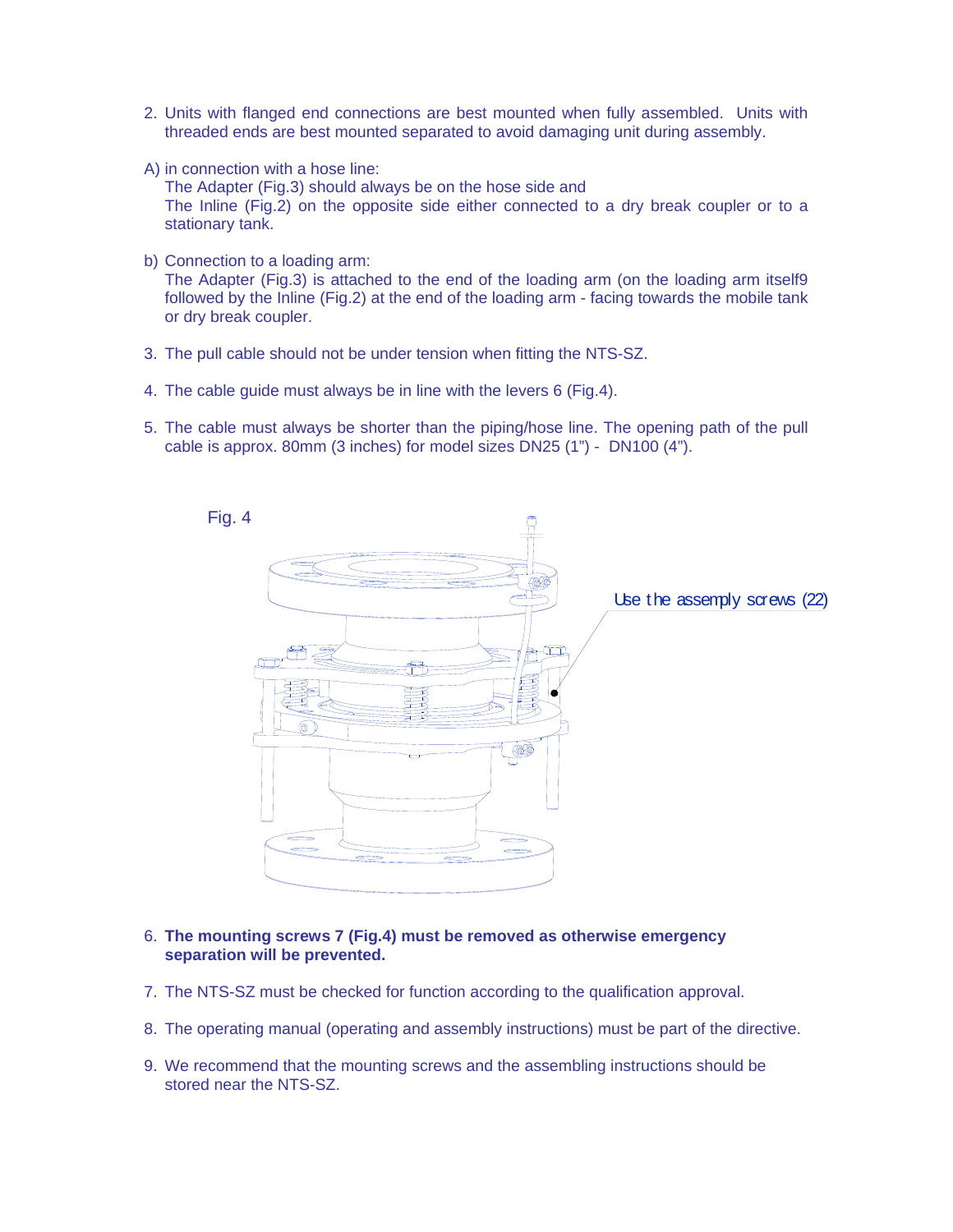## **2.2** Assembly of the NTS-SZ after separation by the cable-pull

Depending on the size and the placement it might be advantageous to remove the coupler from the manifold in order to reassemble it.

- 1. Depressurize and empty line
- 2. Release cable
- 3. Inspect O-ring 18 (Fig.2) at the separation side for mechanical damage and grease with Teflon lubricant: the O-rings, segments 7 on the inside (Fig.6) and sliding ring 8 (Fig6) on the outside.
- 4. Using the assembly nuts 13 (Fig.6), evenly lower the sliding ring 4 (Fig.6) all the way down onto the adaptor (Fig. 7).
- 5. Placing the adaptor on to the Inline **(locator pin over the locator bore)**.
- 6. Lever 11 (Fig.6) should be in the shown position Fig.5.
- 7. Use the assembly screws (22) to tighten adaptor and inline until the holding segments slide into position and the coupler allows for a split free reassembly.
- 8. Evenly loosen the assembly nuts 13 (Fig.7). During this procedure the sliding ring 8 (Fig.6) should come to rest on the holding segments and lever / release ring (11) should be in the position as shown in Fig 5.



- **9. Remove assembly screws; otherwise no emergency separation is possible!**
- 10. After every replacement of the NTS-SZ into the hose / loading arm the cable must be replaced into the correct location hooked up to a fixed point.
- 11. Fig. 7 shows the completely assembled NTS-SZ in a ready-to-use status.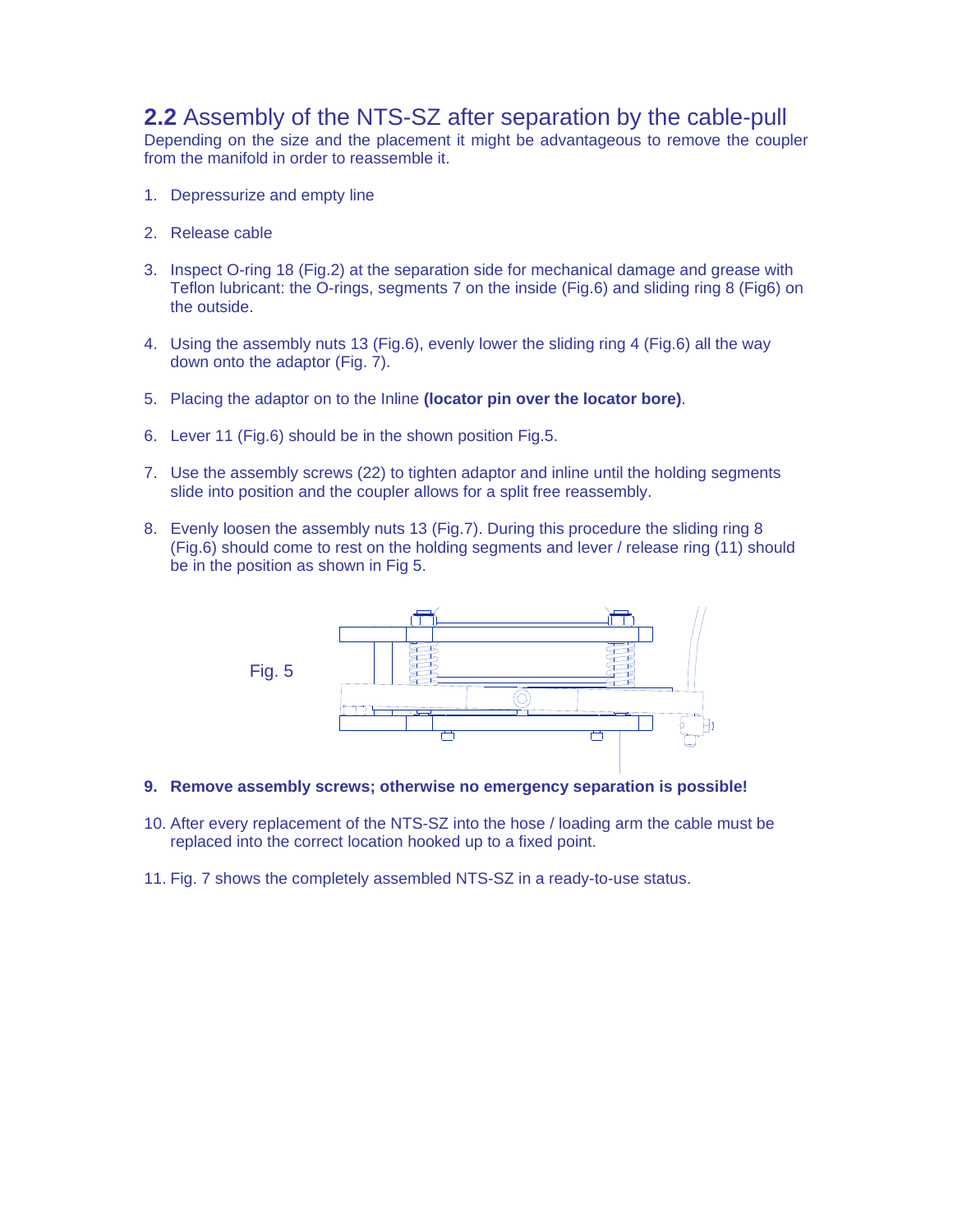# **2.3** Assembling the NTS-SZ



Fig.6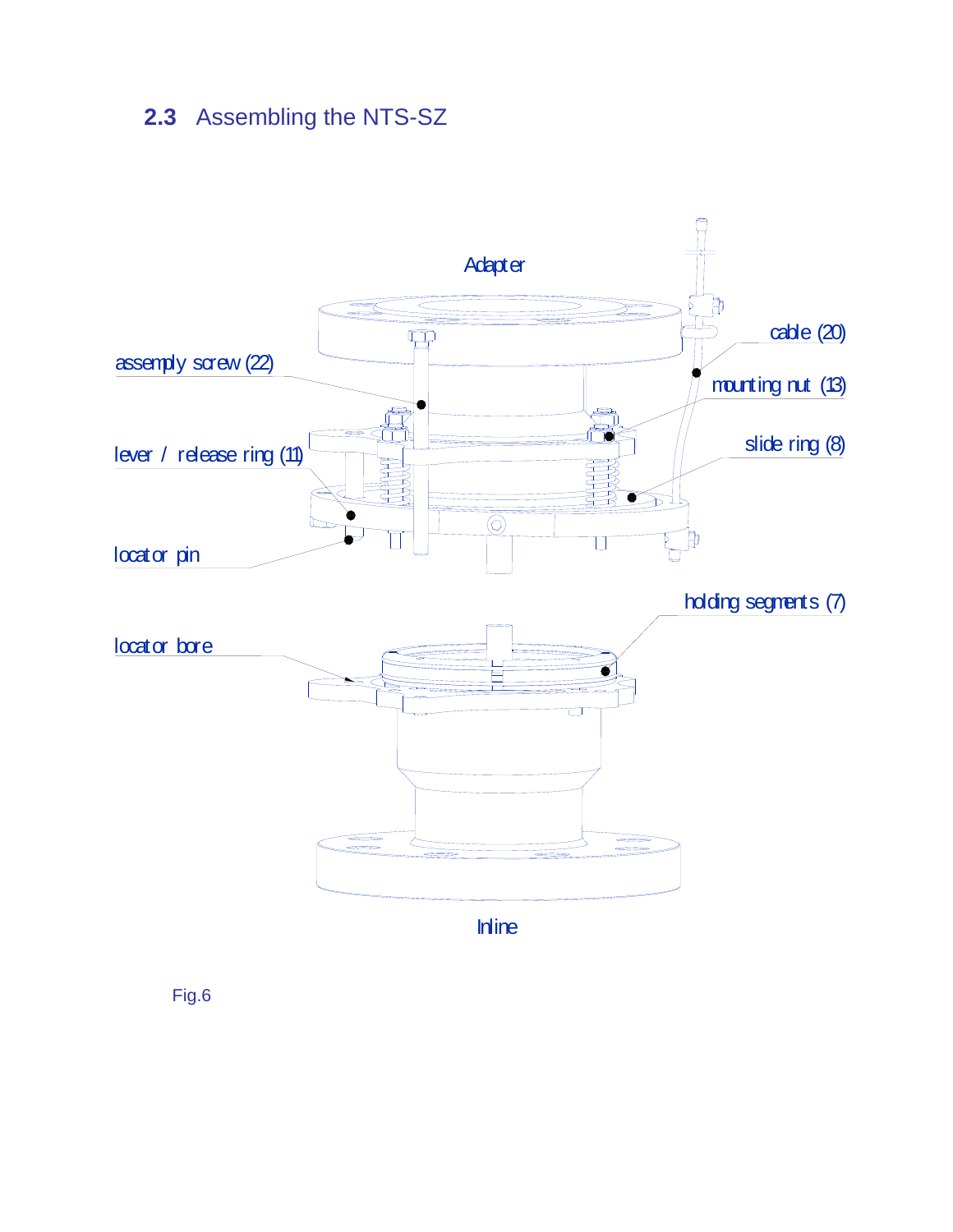# **2.4** Assembled NTS-SZ



Fig.7